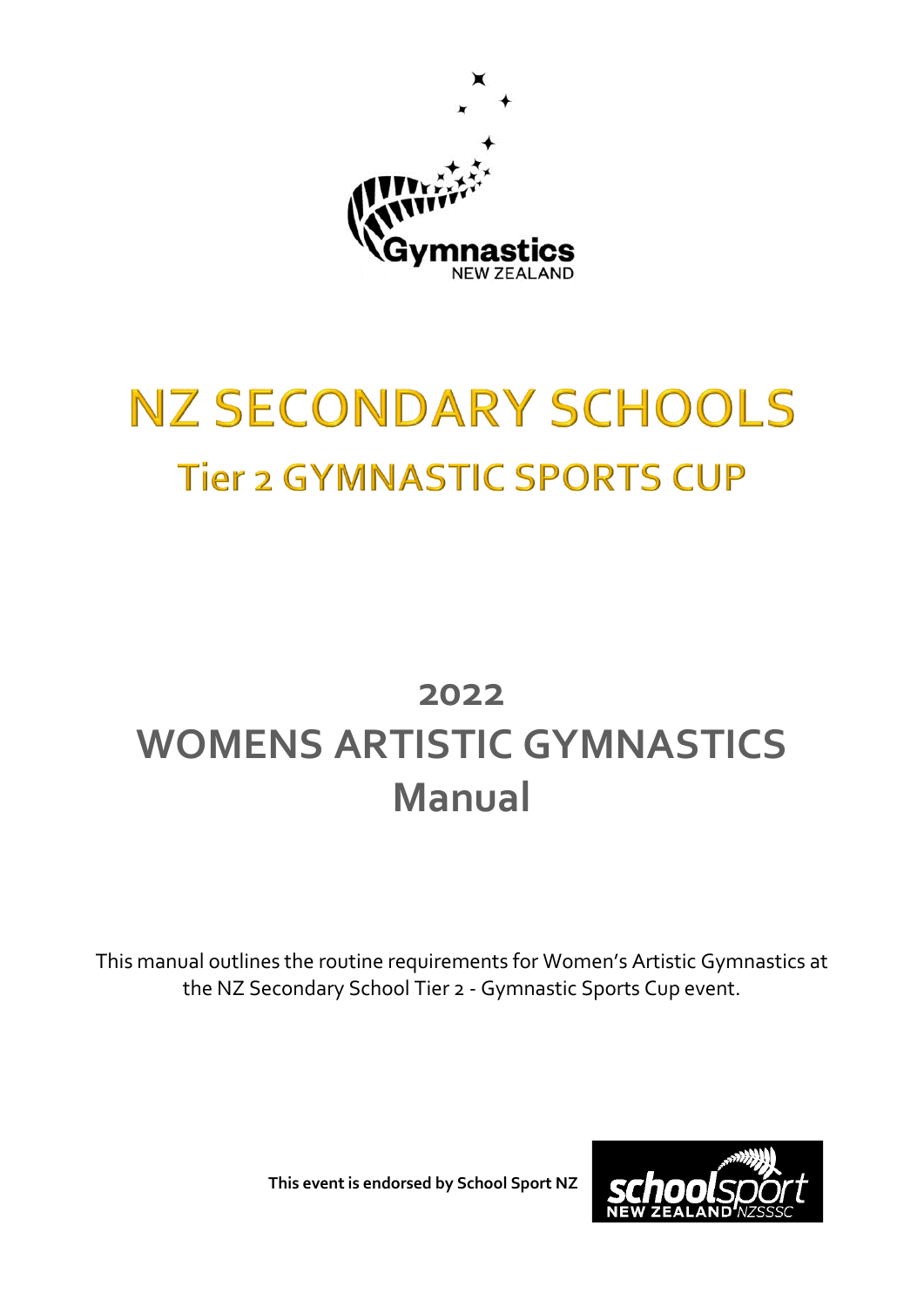#### **COMPETITION DIVISIONS**

The following table shows the divisions offered for Women's Artistic Gymnastics. This is a guideline teachers and coaches are encouraged to place students in the division that best meets their current abilities.

|                          | <b>WOMEN'S ARTISTIC GYMNASTICS (WAG)</b>                                                                                                                                          |                                                                                                                                                                 |                                                                                                                      |  |  |  |  |  |
|--------------------------|-----------------------------------------------------------------------------------------------------------------------------------------------------------------------------------|-----------------------------------------------------------------------------------------------------------------------------------------------------------------|----------------------------------------------------------------------------------------------------------------------|--|--|--|--|--|
| <b>Division</b>          | Criteria                                                                                                                                                                          | Category                                                                                                                                                        | Requirements                                                                                                         |  |  |  |  |  |
| WAG Grade 1              | For students and beginners<br>learning gymnastics.<br>No retired competitive<br>gymnasts                                                                                          | Individual Apparatus<br>Certificates $-1^{st} - 3^{rd}$ .<br>Individual All-around medals<br>$-1st - 3rd$ . (top 3 apparatus<br>scores)                         | Apparatus: Vault, Bars, Beam<br>and Floor as outlined in this<br>document.<br>Choose 3 or 4 apparatus to<br>perform  |  |  |  |  |  |
| <b>WAG Grade 2</b>       | Recommended for,<br>Students in school-based<br>gymnastics,<br>Recreational club<br>gymnasts,<br>Participants from other<br>sports eg Dance<br>No retired competitive<br>gymnasts | Individual Apparatus<br>Certificates $-1^{st} - 3^{rd}$ .<br>Individual All-around medals<br>$-1^{st} - 3^{rd}$ . (top 3 apparatus<br>scores)                   | Apparatus: Vault, Bars, Beam<br>and Floor as outlined in this<br>document.<br>Choose 3 or 4 apparatus to<br>perform  |  |  |  |  |  |
| WAG Grade 3              | Recommended for,<br>Retired gymnasts STEP 1-<br>4,<br>Advanced recreational club<br>gymnasts.<br>This division may also suit<br>students from other<br>gymnastics codes.          | Individual Apparatus<br>Certificates $-1^{st} - 3^{rd}$ .<br>Individual All-around medals<br>$-1$ <sup>st</sup> – 3 <sup>rd</sup> . (top 3 apparatus<br>scores) | Apparatus: Vault, Bars, Beam<br>and Floor as outlined in this<br>document.<br>Choose 3 or 4 apparatus to<br>perform. |  |  |  |  |  |
| <b>WAG Open</b><br>Grade | Recommended for,<br>Past, retired WAG<br>Gymnasts STEPS 4+,<br>This division may also suit<br>students from other<br>gymnastics codes.                                            | Individual Apparatus<br>Certificates $-1^{st} - 3^{rd}$ .<br>Individual All-around medals<br>$-1^{st}-3^{rd}$ . (top 3 apparatus<br>scores)                     | Apparatus: Vault, Bars, Beam<br>and Floor as outlined in this<br>document.<br>Choose 3 or 4 apparatus to<br>perform. |  |  |  |  |  |

#### **JUDGING**

Routines are performance judged. No difficulty or bonuses apply.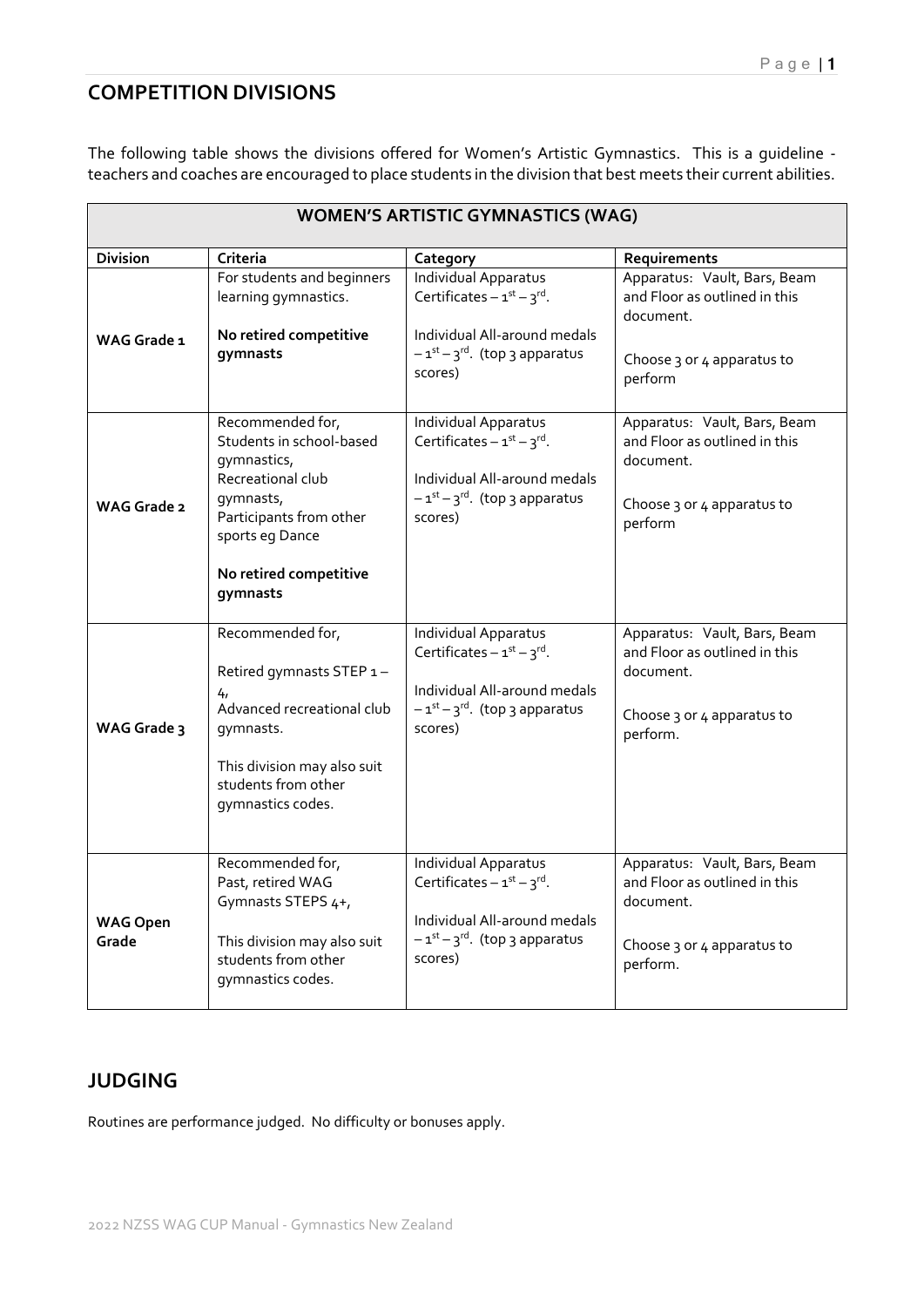# **WAG ROUTINE REQUIREMENTS**

### **WAG GRADE 1**

| <b>WAG Grade 1 - VAULT</b>                                                 | Perform two vaults.<br>This may be two different vaults or the same vault performed twice.                    |                                                                                                                      |  |  |  |
|----------------------------------------------------------------------------|---------------------------------------------------------------------------------------------------------------|----------------------------------------------------------------------------------------------------------------------|--|--|--|
| <b>Dive Roll</b>                                                           | <b>Handstand Flat Back</b>                                                                                    | Round-off                                                                                                            |  |  |  |
| Run to dive roll.<br>Use of underarm<br>swing.<br>$\overline{\phantom{a}}$ | From short run, straight jump to land on 60cm crash<br>mats. Step to Handstand, land Flatback on mats.<br>457 | Run to, straight jump to land on 6ocm long box or<br>equivalent stacked mats. Step to round-off 14 turn<br>dismount. |  |  |  |

| <b>WAG Grade 1 - FLOOR</b>          |                            | Skills can be performed in any order<br>50 seconds maximum. Music optional. Lyrics allowed but must not contain objectionable words or references. |                                                                                                     |                                              |                                                                     |                                                                                      |  |
|-------------------------------------|----------------------------|----------------------------------------------------------------------------------------------------------------------------------------------------|-----------------------------------------------------------------------------------------------------|----------------------------------------------|---------------------------------------------------------------------|--------------------------------------------------------------------------------------|--|
| Skill 1: Dance steps                | Skill 2: Jump or Leap      | Skill 3: Turn                                                                                                                                      | Skill 4: Balance                                                                                    | Skill 5: Handstand                           | Skill 6: Acro 1                                                     | Skill 7: Acro 2                                                                      |  |
| Optional dance steps<br>Examples;   | Choose one                 | Half turn on one leg                                                                                                                               | Choose one                                                                                          | Choose one                                   | Choose one                                                          | Choose one                                                                           |  |
| Chasse<br><b>Skips</b><br>Grapevine | Cat Leap<br>Jump half turn |                                                                                                                                                    | Sitting, lift legs to v-sit<br>balancing with arms<br>out to side*<br>Knee scale*<br>*2 second hold | 3⁄4 Handstand<br>Momentary full<br>handstand | Forward Roll to<br>optional exit.<br>Roll back to shoulder<br>stand | Cartwheel (optional<br>side or 1.4 turn finish)<br>Backward Roll to<br>optional exit |  |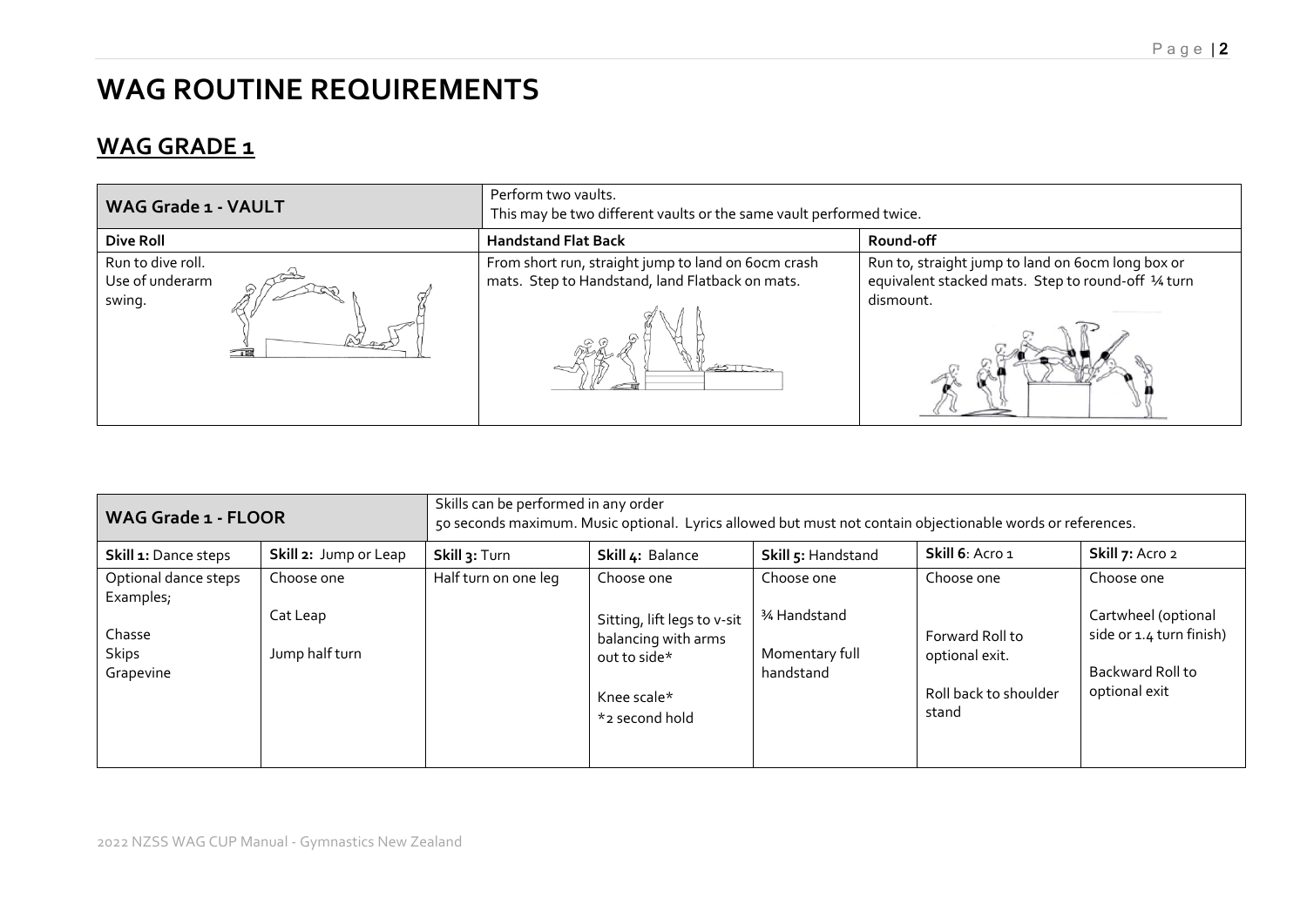| <b>WAG Grade 1 - BEAM</b>                                                                                                                                                                                                                                         |                                                                                          | Beam height to be set at a minimum of 105cm. The beam can be set higher on request of gymnast's legs touch ground while<br>sitting astride beam<br>Extra steps and movements may be required to connect skills. These should show fluid, continuous movement.<br>Routine to be performed in order of skills listed. |                                     |                                                                                                                 |                                                          |                                                                                                                                                                                                |
|-------------------------------------------------------------------------------------------------------------------------------------------------------------------------------------------------------------------------------------------------------------------|------------------------------------------------------------------------------------------|---------------------------------------------------------------------------------------------------------------------------------------------------------------------------------------------------------------------------------------------------------------------------------------------------------------------|-------------------------------------|-----------------------------------------------------------------------------------------------------------------|----------------------------------------------------------|------------------------------------------------------------------------------------------------------------------------------------------------------------------------------------------------|
| Skill 1: Mount                                                                                                                                                                                                                                                    | Skill 2: 4 steps                                                                         | Skill 3: Balance                                                                                                                                                                                                                                                                                                    | Skill 4: Turn                       | Skill 5: Jump or Leap                                                                                           | Skill 6: Kicks                                           | Skill 7: Dismount                                                                                                                                                                              |
| Jump to front<br>support, lift one leg<br>over beam and turn<br>to sit. Lift legs to<br>tuck-sit on beam.<br>Balance with hands<br>behind on beam -<br>hold for 2 seconds.<br>Bring hands forward<br>onto beam, and lower<br>legs to behind and lift<br>to stand. | Choose one<br>Straight leg walks on<br>high toes<br>Dip steps (toe sweeps<br>below beam) | Choose one<br>Step to side-facing OR<br>forward-facing lunge<br>Hold 2 seconds*<br>Balance on one leg *<br>*Leg and arm<br>placement optional                                                                                                                                                                       | Half turn, two feet on<br>high toes | Choose one<br>Swing arms from<br>beside body to above<br>head for small jump,<br>land back on beam.<br>Cat leap | Step kick x 4 (toe lifts<br>to a minimum $45^{\circ}$ ). | Walk to end of beam<br>(same end as mount).<br>Join feet together at<br>end of beam.<br>Perform a forward-<br>facing jump of choice.<br>For example.<br>Straight jump, Star<br>jump, Tuck Jump |

| WAG Grade 1 - BAR                                                                                           |                                                                                                                  |                                              |                                                                                            |                                                                                                                                                    |                                                 |                                                                                                                                                    |
|-------------------------------------------------------------------------------------------------------------|------------------------------------------------------------------------------------------------------------------|----------------------------------------------|--------------------------------------------------------------------------------------------|----------------------------------------------------------------------------------------------------------------------------------------------------|-------------------------------------------------|----------------------------------------------------------------------------------------------------------------------------------------------------|
| Skill 1: Under bar skill                                                                                    | Skill 2: Mount                                                                                                   | Skill 3: Cast                                | Skill 4: Cast                                                                              | Skill 5: Balance                                                                                                                                   | Skill 6: Cast                                   | Skill 7:<br>Dismount                                                                                                                               |
| Hang below low bar,<br>lift legs to tuck<br>position, hold for 2<br>seconds, lower legs to<br>floor, stand. | Jump from floor or box<br>to front support and<br>hold 2 seconds.<br>Circle up to front<br>support is permitted. | Cast hips off bar, land<br>hips back to bar, | Cast hips off bar,<br>land hips back to<br>bar.<br>Skill $3$ and $4$ are<br>not connected. | From front<br>support, lift leg<br>over bar to stride<br>sit, swap hands<br>and half turn<br>body, lift other leg<br>over bar to front<br>support. | Cast hips off bar,<br>land hips back to<br>bar, | Choose one<br>Immediate cast<br>hips off bar after<br>skill 6, push off<br>backwards to<br>dismount.<br>Roll forward to<br>momentary tuck<br>hold. |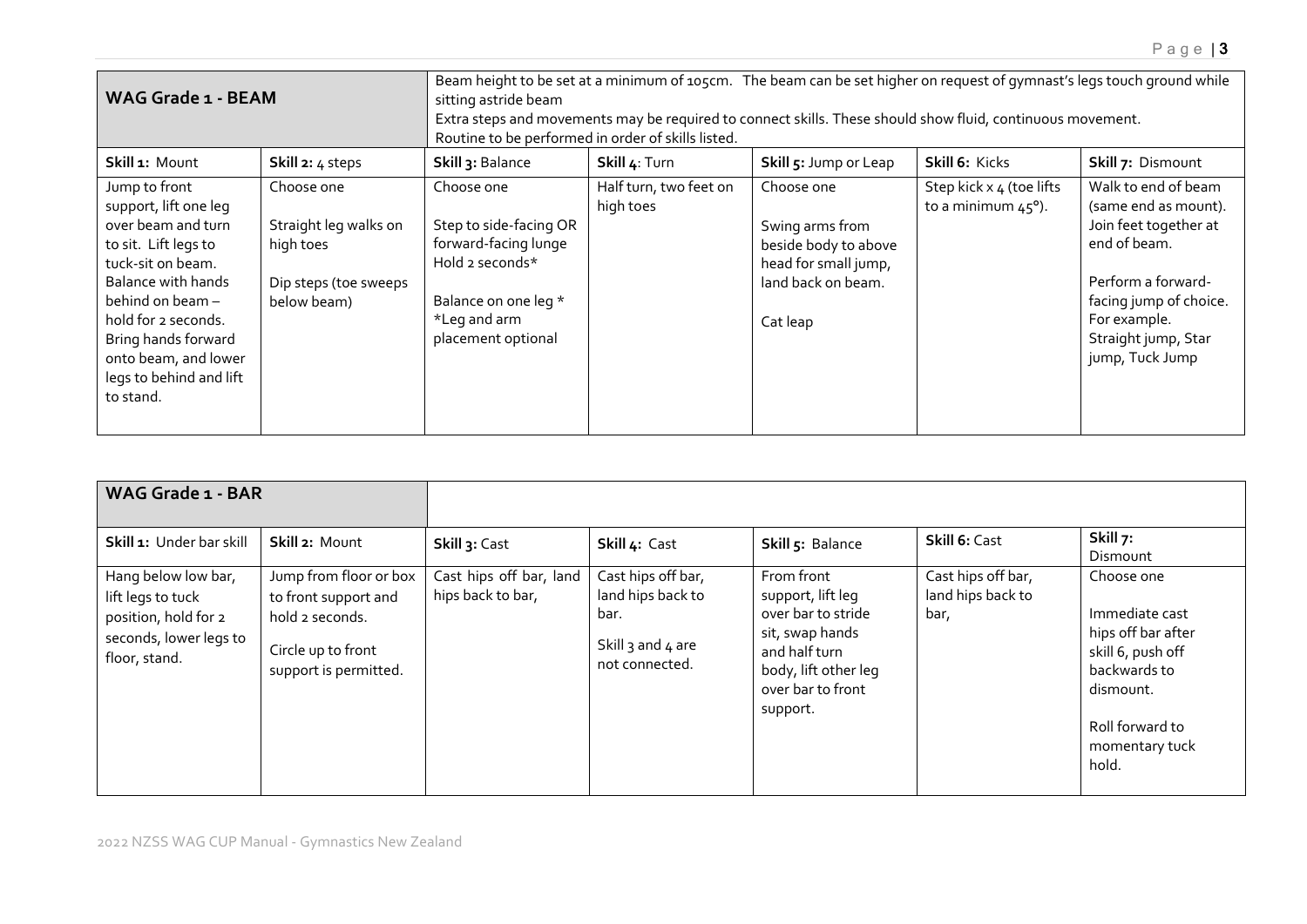### **WAG GRADE 2**

| <b>WAG Grade 2 - VAULT</b>                    | Perform two vaults.<br>This may be two different vaults or the same vault performed twice.             |                                  |  |  |  |  |
|-----------------------------------------------|--------------------------------------------------------------------------------------------------------|----------------------------------|--|--|--|--|
| <b>Handstand flat back</b>                    | <b>Front Salto</b>                                                                                     | Round off                        |  |  |  |  |
| Run to handstand flat back on 60cm crash mats | Stand on box top, jump off mini tramp to tuck salto to<br>land on crash mat to stand. (landing judged) | Spring to round-off over box top |  |  |  |  |
|                                               |                                                                                                        |                                  |  |  |  |  |

| <b>WAG Grade 2 - FLOOR</b>   |                       | Perform in any order.<br>50 seconds maximum. Music optional. Lyrics allowed but must not contain objectionable words or references. |                                            |                               |                               |                                               |
|------------------------------|-----------------------|-------------------------------------------------------------------------------------------------------------------------------------|--------------------------------------------|-------------------------------|-------------------------------|-----------------------------------------------|
| Skill 1: Dance steps         | Skill 2: Jump or Leap | Skill 3: Turn                                                                                                                       | Skill 4: Balance or<br>Flexibility         | Skill 5: Handstand            | Skill 6: Acro skill           | Skill 7: Connected<br>Acro                    |
| Steps of choice.<br>Examples | Choose one            | Choose one                                                                                                                          | Choose a balance of<br>choice on one leg.  | Choose one                    | Choose one                    | Connect any two Acro<br>skills not performed  |
| Step hop, step hop           | Stag jump             | Full turn                                                                                                                           | Examples                                   | Backward roll to pike         | Forward roll<br>Backward roll | for skill 6. Examples                         |
| Chasse, connected            | Split jump            |                                                                                                                                     | Hold Arabesque with<br>leg at or above 45° | Handstand forward<br>roll     | Cartwheel<br>Dive roll        | Cartwheel, cartwheel                          |
| with step hops.              | Tuck jump             |                                                                                                                                     | Pike stretch to toes                       |                               | Round-off                     | Round-off, jump 1.2<br>turn step to Cartwheel |
|                              | Jump full turn        |                                                                                                                                     |                                            | Handstand hold (2<br>seconds) | Choice of exit from           |                                               |
|                              | Chasse to split leap  |                                                                                                                                     | Splits                                     |                               | each skill                    |                                               |
|                              |                       |                                                                                                                                     | Bridge                                     |                               |                               |                                               |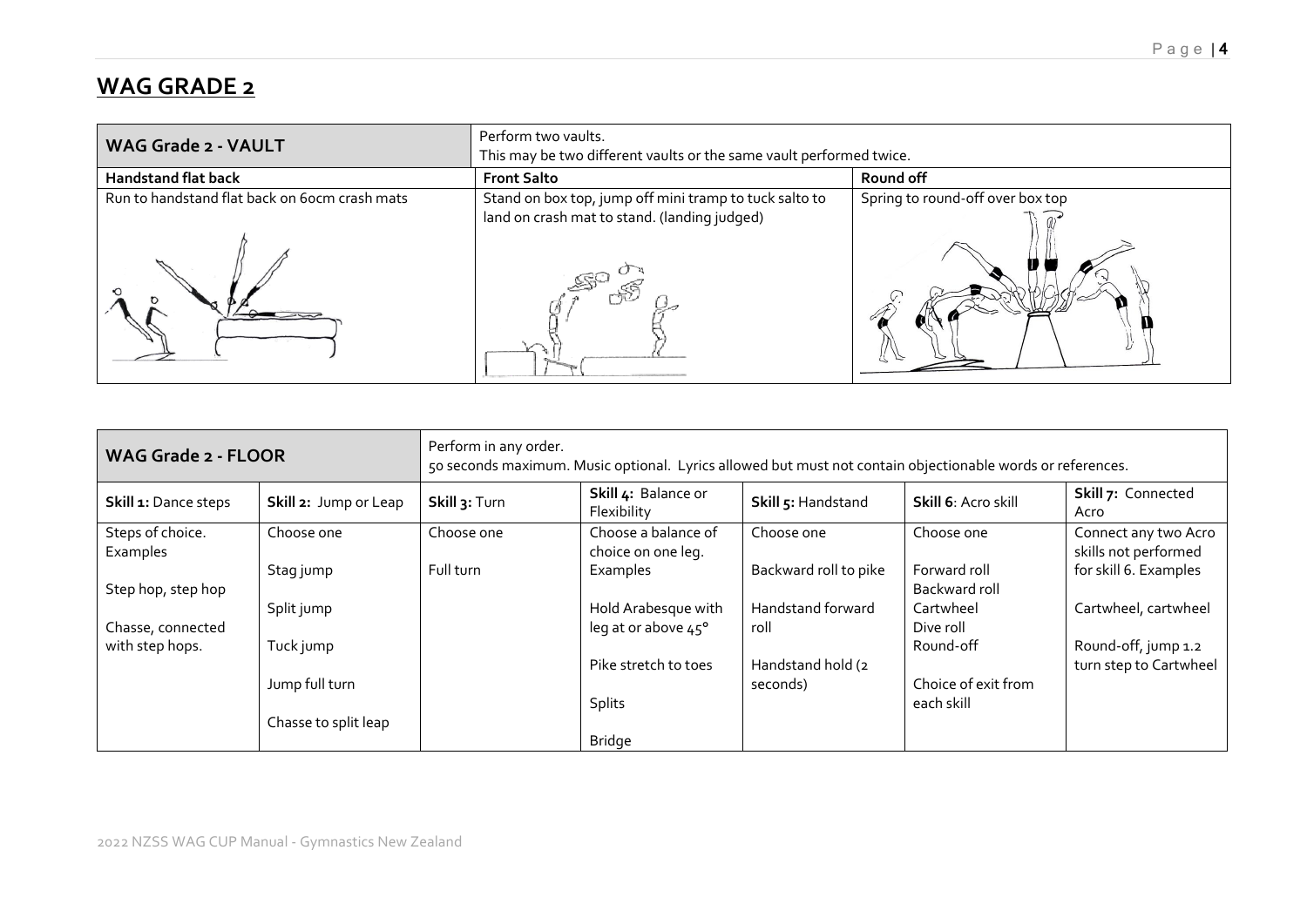| <b>WAG Grade 2 - BEAM</b>                         |                                       | Beam height to be set at a minimum of 105cm. The beam can be set higher on request of gymnast's legs touch ground while<br>sitting astride beam<br>Extra steps and movements may be required to connect skills. These should show fluid, continuous movement.<br>Routine to be performed in order of skills listed. |                                           |                                           |                                            |                                             |  |
|---------------------------------------------------|---------------------------------------|---------------------------------------------------------------------------------------------------------------------------------------------------------------------------------------------------------------------------------------------------------------------------------------------------------------------|-------------------------------------------|-------------------------------------------|--------------------------------------------|---------------------------------------------|--|
| Skill 1: Mount                                    | Skill 2: 2 steps                      | Skill 3: Balance                                                                                                                                                                                                                                                                                                    | Skill 4: Turn                             | Skill 5: Jump or Leap                     | Skill 6: Acro skill                        | Skill 7: Dismount                           |  |
| Choose one                                        | Choose one                            | Choose one, hold 2<br>seconds                                                                                                                                                                                                                                                                                       | Choose one                                | Choose one                                | Choose one                                 | Choose one                                  |  |
| Jump to front support,<br>lift one leg over beam  | 2 x Chasse steps -<br>alternate legs. | Knee Scale-Lower to                                                                                                                                                                                                                                                                                                 | Half turn on one foot                     | Small split Jump                          | 34 Handstand. Legs<br>to split and feet to | Swing to handstand<br>and dismount to side  |  |
| to come to riding seat.<br>Swing legs to land in  | 2 x Back Kicks                        | place hands and one<br>knee on beam                                                                                                                                                                                                                                                                                 | Pivot turn (two feet),<br>step Pivot turn | Leap from one leg to<br>land on other leq | leave.                                     | of beam.                                    |  |
| crouch                                            |                                       | Scale Balance - free                                                                                                                                                                                                                                                                                                |                                           | Stretch jump, switch                      | Tuck handstand                             | Jump backwards from<br>side or end of beam. |  |
| From side, hands on<br>beam, jump to one leg      |                                       | leg out the back                                                                                                                                                                                                                                                                                                    |                                           | feet                                      | Shoulder stand                             | Jump 1/2 turn, land.                        |  |
| on, raise free leg to<br>front and rise to stand. |                                       | V-Sit, arms out to side.                                                                                                                                                                                                                                                                                            |                                           |                                           |                                            | Run to end of beam,<br>punch jump off end.  |  |
|                                                   |                                       |                                                                                                                                                                                                                                                                                                                     |                                           |                                           |                                            | Cartwheel, 1⁄4 turn of                      |  |

| <b>WAG Grade 2 - BAR</b>                                                          |                                                                                                                             | Routine to be performed in order of skills listed. |                                                                                                                                                                                                   |                                                                                                                                                          |                                       |                                                                                          |
|-----------------------------------------------------------------------------------|-----------------------------------------------------------------------------------------------------------------------------|----------------------------------------------------|---------------------------------------------------------------------------------------------------------------------------------------------------------------------------------------------------|----------------------------------------------------------------------------------------------------------------------------------------------------------|---------------------------------------|------------------------------------------------------------------------------------------|
| Skill 1: Under bar skill                                                          | Skill 2: Mount                                                                                                              | Skill 3: Cast                                      | Skill 4: Optional skill                                                                                                                                                                           | Skill 5: Dismount                                                                                                                                        | Skill 6: High bar                     | Skill 7: Dismount                                                                        |
| Choose one<br>One tuck swing, land<br>of back swing<br>L Hang (hold 2<br>seconds) | Choose one<br>Jump to front<br>support, followed by<br>immediate (and<br>controlled) cast.<br>Circle up to front<br>support | Cast to 45° or above                               | Choose one<br>Immediate cast hips<br>off bar, followed by<br>hip circle<br>Cast and squat one leg<br>through to stride<br>support, left leg back<br>over or turn on bar to<br>lift other leg over | Choose one<br>High cast towards 90°<br>dismount to land<br>backwards.<br>Roll forward for L-Hold<br>(2 seconds)<br>Cast to small under<br>swing dismount | Initiation to one<br>long hang swings | One long hang swing<br>connected to the first<br>one, release off back<br>swing to land. |

end.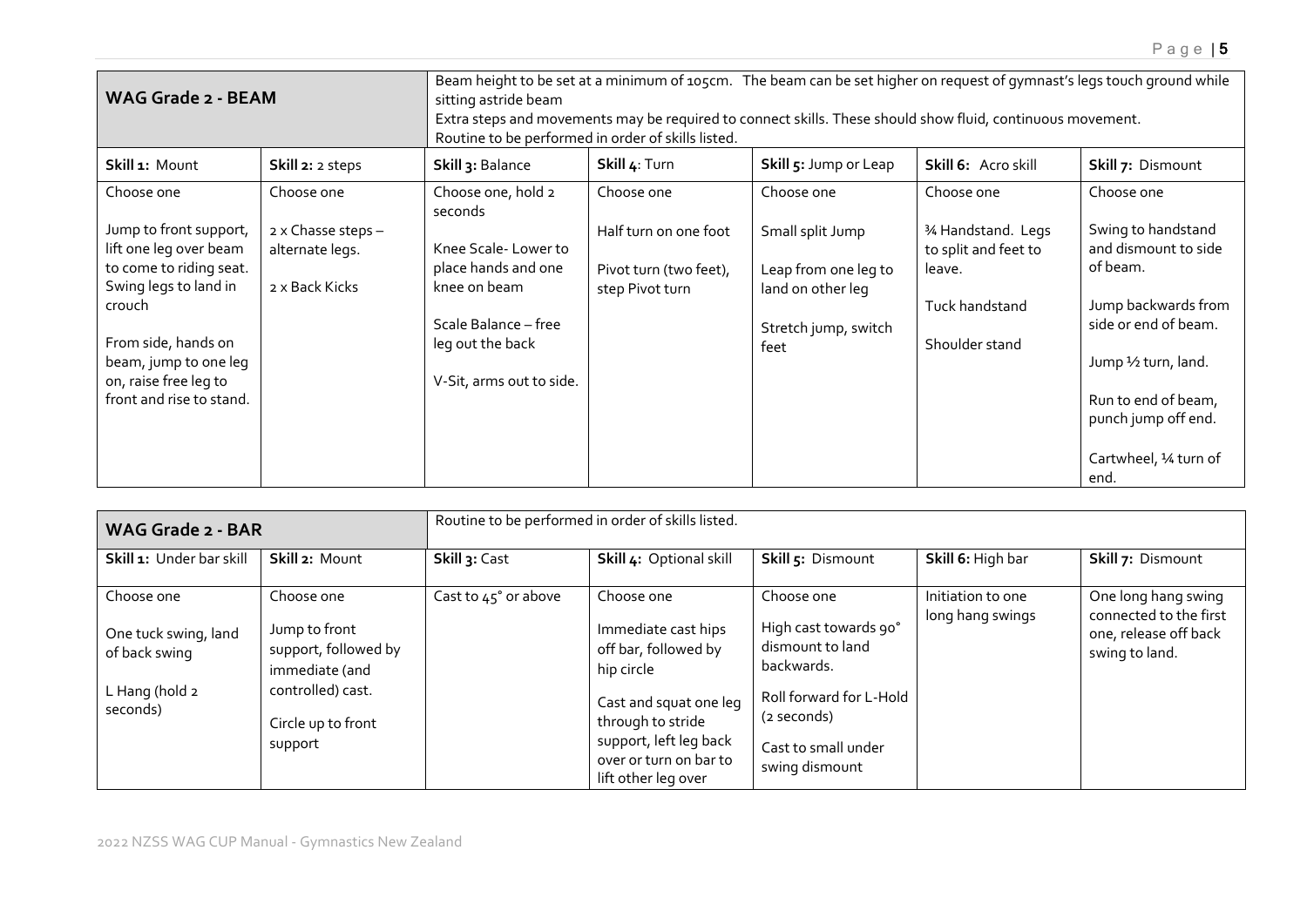# **WAG Grade 3**

| WAG Grade 3 - VAULT                                            | Perform two vaults.<br>This may be two different vaults or the same vault performed twice. |                                                                                                                               |  |  |
|----------------------------------------------------------------|--------------------------------------------------------------------------------------------|-------------------------------------------------------------------------------------------------------------------------------|--|--|
| <b>Handstand flat back</b>                                     | <b>Front Salto</b>                                                                         | Quarter on vault                                                                                                              |  |  |
| Run to handstand flat<br>back with prop on<br>90cm crash mats. | Run to jump off beat board to<br>LSO<br>tuck front salto (landing not<br>mB<br>judged)     | Run, jump two feet to spring board, quarter turn hands<br>on to 90cm crash mats, land standing facing back<br>towards run up. |  |  |

| WAG Grade 3 - FLOOR                  |                                            | Routine to be performed in order of choice<br>50 - 60 seconds. Music required. Lyrics allowed but must not contain objectionable words or references. |                                            |                                   |                                       |                                               |  |
|--------------------------------------|--------------------------------------------|-------------------------------------------------------------------------------------------------------------------------------------------------------|--------------------------------------------|-----------------------------------|---------------------------------------|-----------------------------------------------|--|
| Skill 1: Dance steps                 | Skill 2: Jump or Leap                      | Skill 3: Turn                                                                                                                                         | Skill 4: Balance or<br>flexibility         | Skill 5: Handstand<br>Skill       | Skill 6: Acro                         | Skill 7: Connected<br>Acro                    |  |
| Steps of choice.<br>Examples         | Choose one                                 | Choose one                                                                                                                                            | Choose a balance of<br>choice on one leg.  | Choose one                        | Choose one                            | Connect any two Acro<br>skills not performed  |  |
| Step hop, with free leg              | Split jump                                 | Full turn                                                                                                                                             | Examples                                   | Backward roll to front<br>support | Backward roll<br>Cartwheel            | for skill 6. Examples                         |  |
| horizontal                           | Tuck jump, half turn                       | Fouette turns                                                                                                                                         | Hold Arabesque with<br>leg at or above 45° | Handstand forward                 | Dive roll<br>Round-off                | Cartwheel, cartwheel                          |  |
| Chasse, connected<br>with step hops. | Jump full turn                             |                                                                                                                                                       | Pike stretch to toes                       | roll                              | Backward walkover<br>Forward walkover | Round-off, jump 1.2<br>turn step to Cartwheel |  |
|                                      | Chasse to split leap                       |                                                                                                                                                       |                                            | Handstand prop                    | <b>Standing Flic Flac</b>             |                                               |  |
|                                      | Stretch jump                               |                                                                                                                                                       | <b>Splits</b>                              |                                   | Choice of exit from                   |                                               |  |
|                                      | connected to a stag,<br>tuck or split jump |                                                                                                                                                       | <b>Bridge</b>                              |                                   | each skill                            |                                               |  |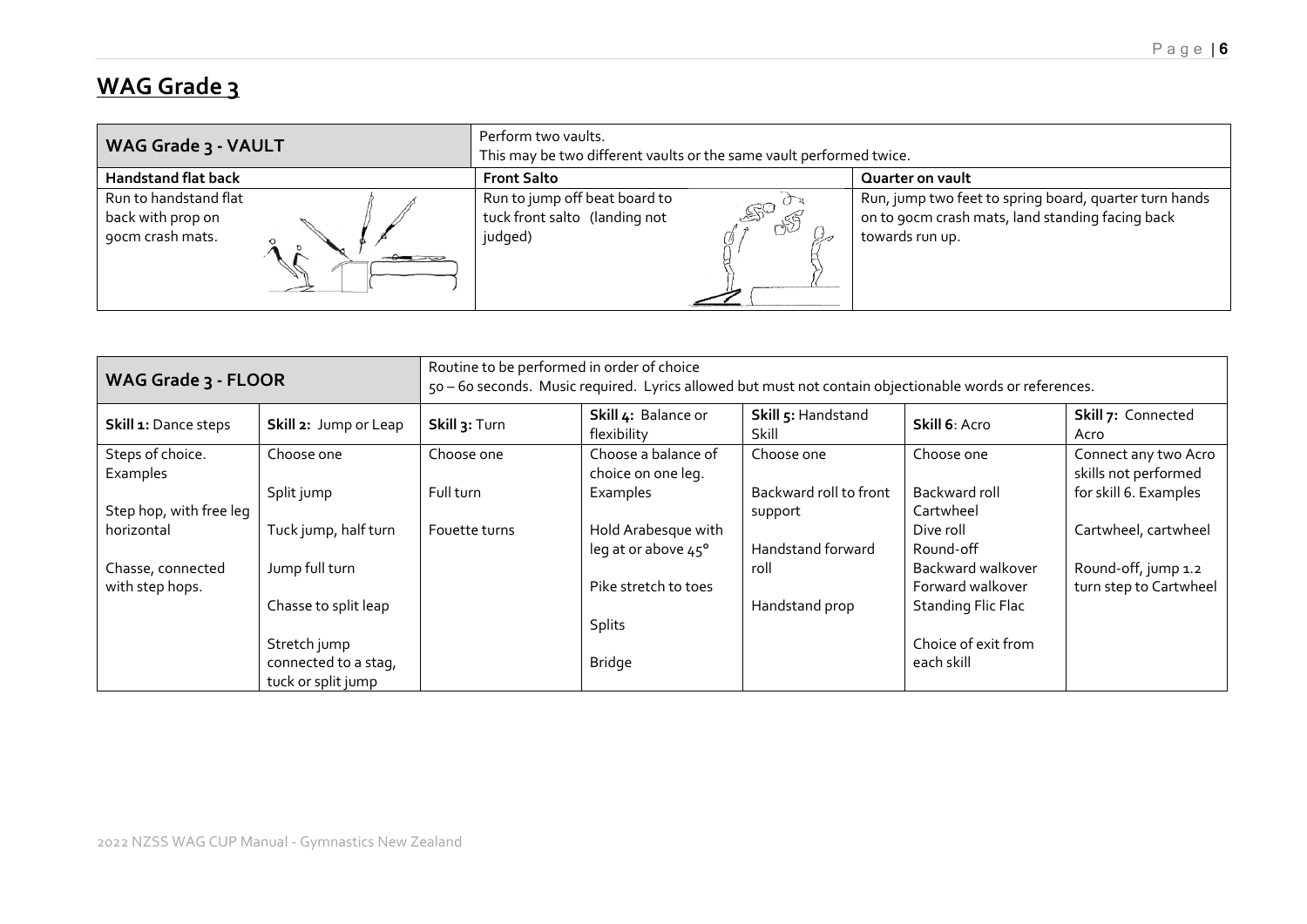| WAG Grade 3 - BEAM                        |                    | Height - minimum 1m.<br>Perform in order of choice |                                              |                                          |                             |                                   |  |
|-------------------------------------------|--------------------|----------------------------------------------------|----------------------------------------------|------------------------------------------|-----------------------------|-----------------------------------|--|
| Skill 1: Mount                            | Skill 2: Steps     | Skill 3: Balance                                   | Skill 4: Turn                                | Skill 5: Jump or leap                    | <b>Skill 6: Acro Skill</b>  | Skill 7: Dismount                 |  |
| Mount of choice -<br>must show some level | Choose one         | Choose one, 2 second<br>hold                       | Choose one                                   | Choose one                               | Choose one                  | Choose one                        |  |
| of difficulty.                            | Step hop, step hop | Arabesque - back leg                               | Full turn on one foot                        | Tuck jump, knees<br>reaching horizontal  | Forward or backward<br>roll | Cartwheel or roundoff<br>off end. |  |
| Examples:                                 |                    | at $45^\circ$                                      | Step half turn, pivot<br>turn - on one foot  | Split jump, toes above                   | 34 Handstand, one leg       |                                   |  |
| Jump to feet squat on,<br>show L-Sit      |                    | Scale Balance                                      | (high toe), then pivot<br>on both feet (high | 45 <sup>′</sup>                          | reached vertical            |                                   |  |
| Front support to sit-                     |                    |                                                    | toes)                                        | Step hop, straight<br>jump, optional arm | Momentary full<br>handstand |                                   |  |
| swing legs up to pike                     |                    |                                                    |                                              | position                                 | Cartwheel (side or          |                                   |  |
|                                           |                    |                                                    |                                              | Step to stag or split<br>leap            | step in finish)             |                                   |  |
|                                           |                    |                                                    |                                              |                                          | <b>Bridge</b>               |                                   |  |

| WAG Grade 3 - BARS                   |                                                              | Perform in order listed.         |                                                                                                                                                                              |                                        |                   |                                     |  |
|--------------------------------------|--------------------------------------------------------------|----------------------------------|------------------------------------------------------------------------------------------------------------------------------------------------------------------------------|----------------------------------------|-------------------|-------------------------------------|--|
| Skill 1: Under bar<br>skill          | Skill 2: Mount                                               | Skill 3: Cast                    | Skill 4: Optional skill                                                                                                                                                      | Skill 5: Dismount                      | Skill 6: High bar | Skill 7: Dismount                   |  |
| Choose one                           | Choose one                                                   | Immediately cast,<br>towards 90° | Choose one                                                                                                                                                                   | Choose one                             | Two tap swings    | Tap swing, release on<br>back swing |  |
| One glide swing<br>L-hold, 2 seconds | Circle up to front<br>support, followed by<br>immediate cast |                                  | Cast, back hip circle,<br>cast                                                                                                                                               | Cast to under swing<br>dismount        |                   |                                     |  |
|                                      | Chin up circle up                                            |                                  | Cast and squat one leg<br>through to stride<br>support, change grip,<br>mill circle forwards.<br>Roll over front leg to<br>front support (arm and<br>leg roll over together. | Straddle on to under<br>swing dismount |                   |                                     |  |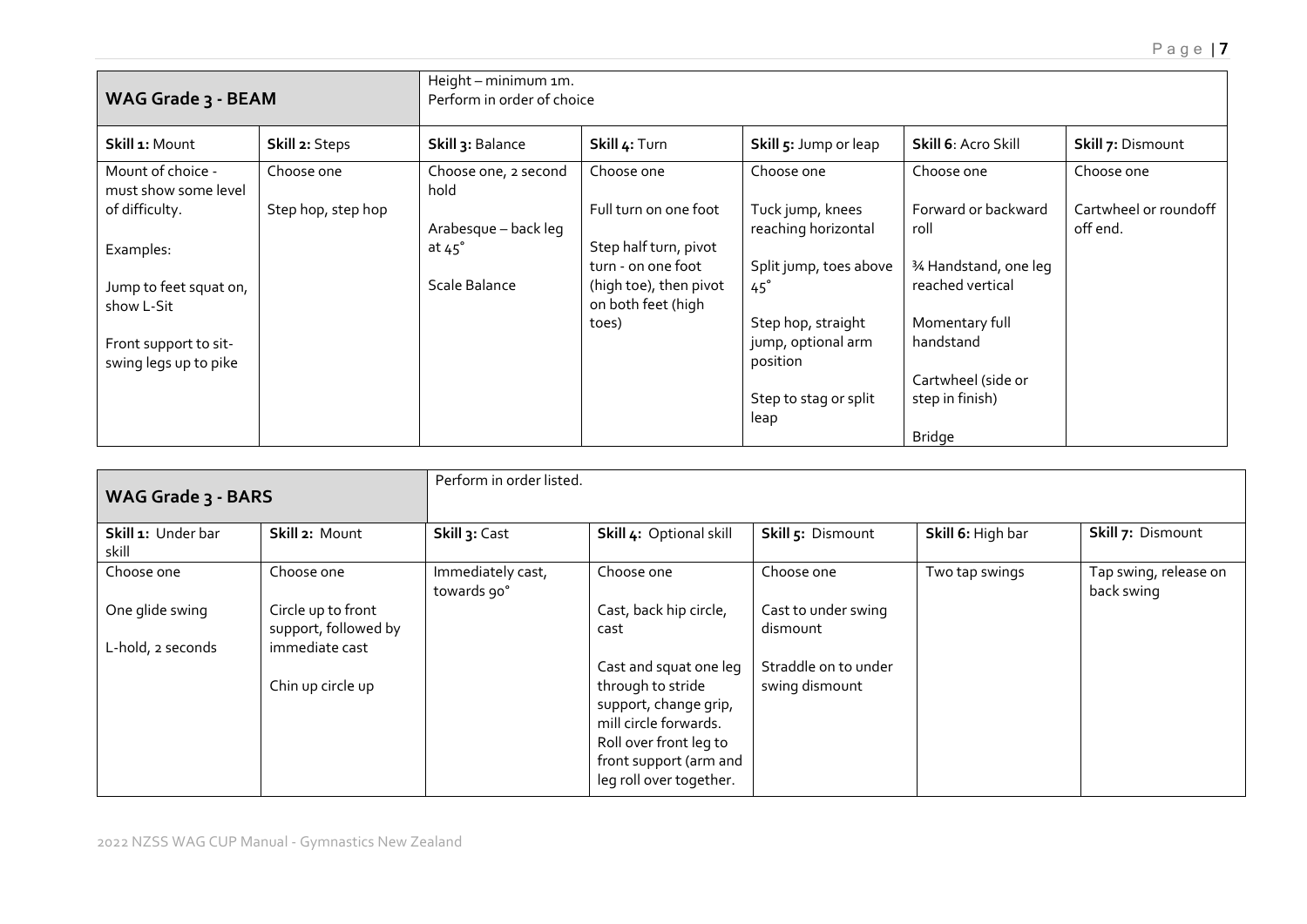# **WAG Open Grade**

| <b>WAG Open Grade - VAULT</b>                                                                  | Perform two vaults. Minimum 110cm height.<br>This may be two different vaults or the same vault performed twice.                                |                                                                                  |  |  |  |
|------------------------------------------------------------------------------------------------|-------------------------------------------------------------------------------------------------------------------------------------------------|----------------------------------------------------------------------------------|--|--|--|
| Handspring                                                                                     | <b>Front Salto</b>                                                                                                                              | Half on, half off                                                                |  |  |  |
| Run to Handspring<br>over vault table.<br>Extension:<br>$1/2$ twist off – no<br>bonus applies. | Run to jump off spring<br>$-50$<br>board to tuck front salto<br>CIESS<br>(landing judged).<br>Extension:<br>Front layout - no bonus<br>applies. | Run, jump two feet to beat board,<br>Half turn hands onto table, half twist off. |  |  |  |

| <b>WAG Open Grade - FLOOR</b>        |                                                                   | Perform in order of choice.<br>6o - 8o seconds maximum. Music optional. Lyrics allowed but must not contain objectionable words or references. |                                                       |                                    |                                    |                                                                    |
|--------------------------------------|-------------------------------------------------------------------|------------------------------------------------------------------------------------------------------------------------------------------------|-------------------------------------------------------|------------------------------------|------------------------------------|--------------------------------------------------------------------|
| Skill 1: Dance steps                 | Skill 2: Connected<br>Jump or Leap                                | Skill 3: Turn                                                                                                                                  | Skill 4: Balance or<br>flexibility                    | Skill 5: Handstand<br>Skill        | Skill 6: Acro skill                | Skill 7: Tumble run                                                |
| Steps of choice.<br>Examples         | Connect two jumps,<br>two leaps or a leap<br>and a jump. Examples | Choose one<br>Full turn, arm and leg                                                                                                           | Choose a balance of<br>choice on one leg.<br>Examples | Choose one<br>Backward roll to     | Choose one<br>Round-off, jump half | From a run perform 1<br>or 2 or 3 connected<br>elements. Examples; |
| Step hop, with free                  |                                                                   | position optional                                                                                                                              |                                                       | handstand                          | turn to and Acro skill             |                                                                    |
| leg horizontal                       | Split leap, split leap                                            | Jump full turn                                                                                                                                 | Hold Arabesque with<br>leg at or above 45°            | Handstand, half turn,              | Cartwheel, backward                | Round off flic flac                                                |
| Chasse, connected<br>with step hops. | Split leap, side leap                                             |                                                                                                                                                | Pike stretch to toes                                  | forward roll or step<br>down exit. | or forward walkover                | Round off, back tuck                                               |
|                                      | Split change leap - can<br>be performed on its                    |                                                                                                                                                | Splits                                                |                                    | Tik Tok                            | Handspring                                                         |
|                                      | own and is considered                                             |                                                                                                                                                |                                                       |                                    | Backward walkover                  | Punch front salto                                                  |
|                                      | equal to                                                          |                                                                                                                                                | <b>Bridge</b>                                         |                                    | Forward walkover                   | Maximum of half<br>twisting elements.                              |
|                                      |                                                                   |                                                                                                                                                |                                                       |                                    | Side arial / cartwheel             |                                                                    |